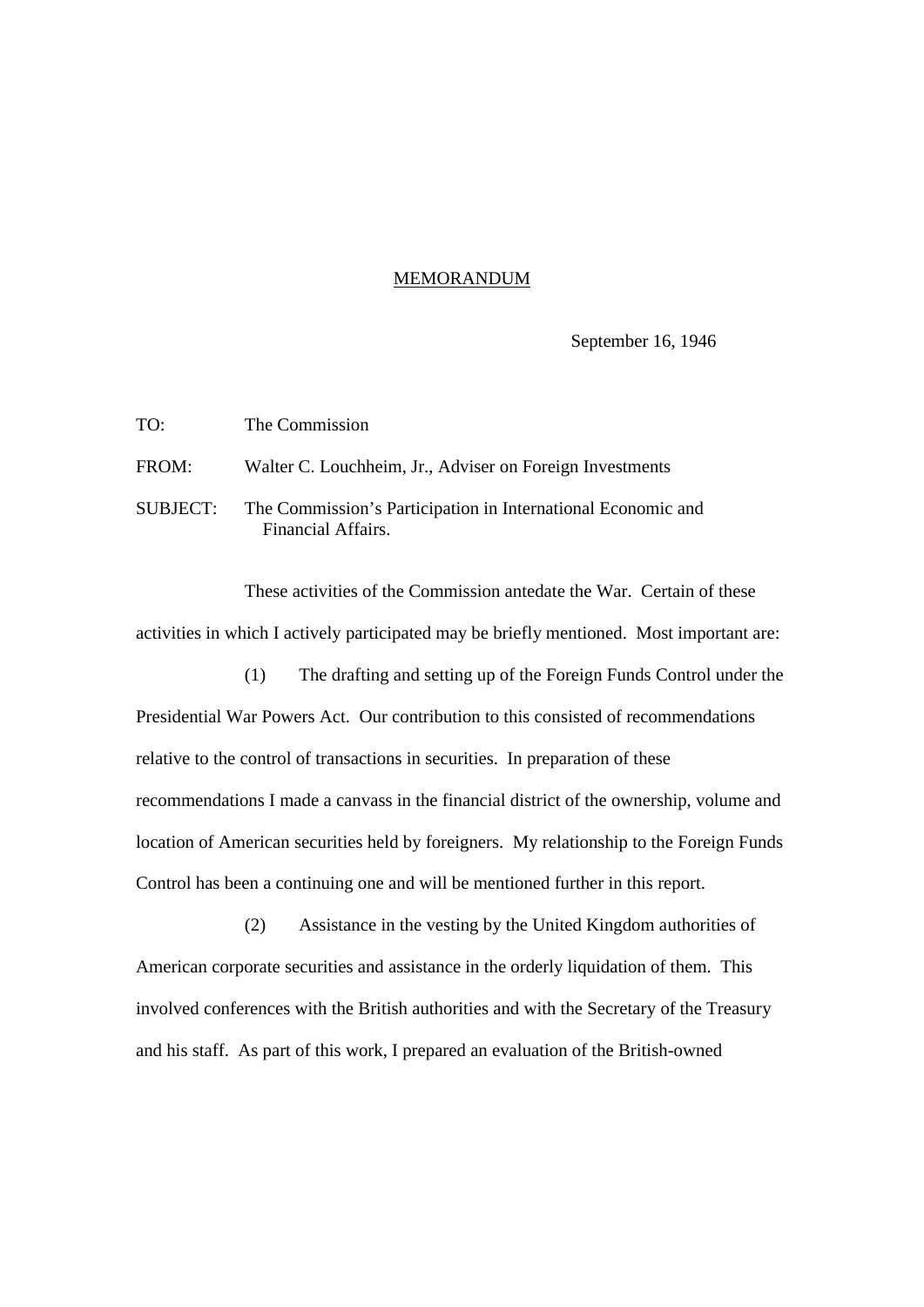securities indicating market prices at which the several blocks of stocks and bonds might be expected to be liquidated. I also advised upon the progress of this liquidation.

(3) The preparation of the census of foreign ownership of American assets and of American ownership of foreign assets. I represented the Commission on the Treasury committees which prepared those censuses.

(4) Appraisal of British direct investments. There was submitted to the Commission income tax reports of a number of business enterprises wholly or primarily owned by citizens of the United Kingdom. I made appraisals of these enterprises indicating the valuation at which they could probably be liquidated in the United States. Subsequently, one of these assets--The American Viscose Company--was sold to the public through investment bankers. One of the principal assets held by the British are marine and fire insurance companies operating in the United States. At the request of the Secretary of the Treasury I directed a detailed survey of these assets and presented an appraisal which was forwarded by the Commission.

Other items of a similar nature could be mentioned, but unless the Commission is particularly interested, would only unduly expand this report.

## Foreign Investment and Economic Foreign Control

The first memorandum which I submitted on the subject of foreign investment was a joint one prepared by Mr. E. G. Collado and myself. This was submitted to the Secretary of State and the Commission in the fall of the year 1943. It is entitled "The Relation of Post-War Private Foreign Investment to United States Government Foreign Economic Policy". Copies of this memorandum are in the

- 2 -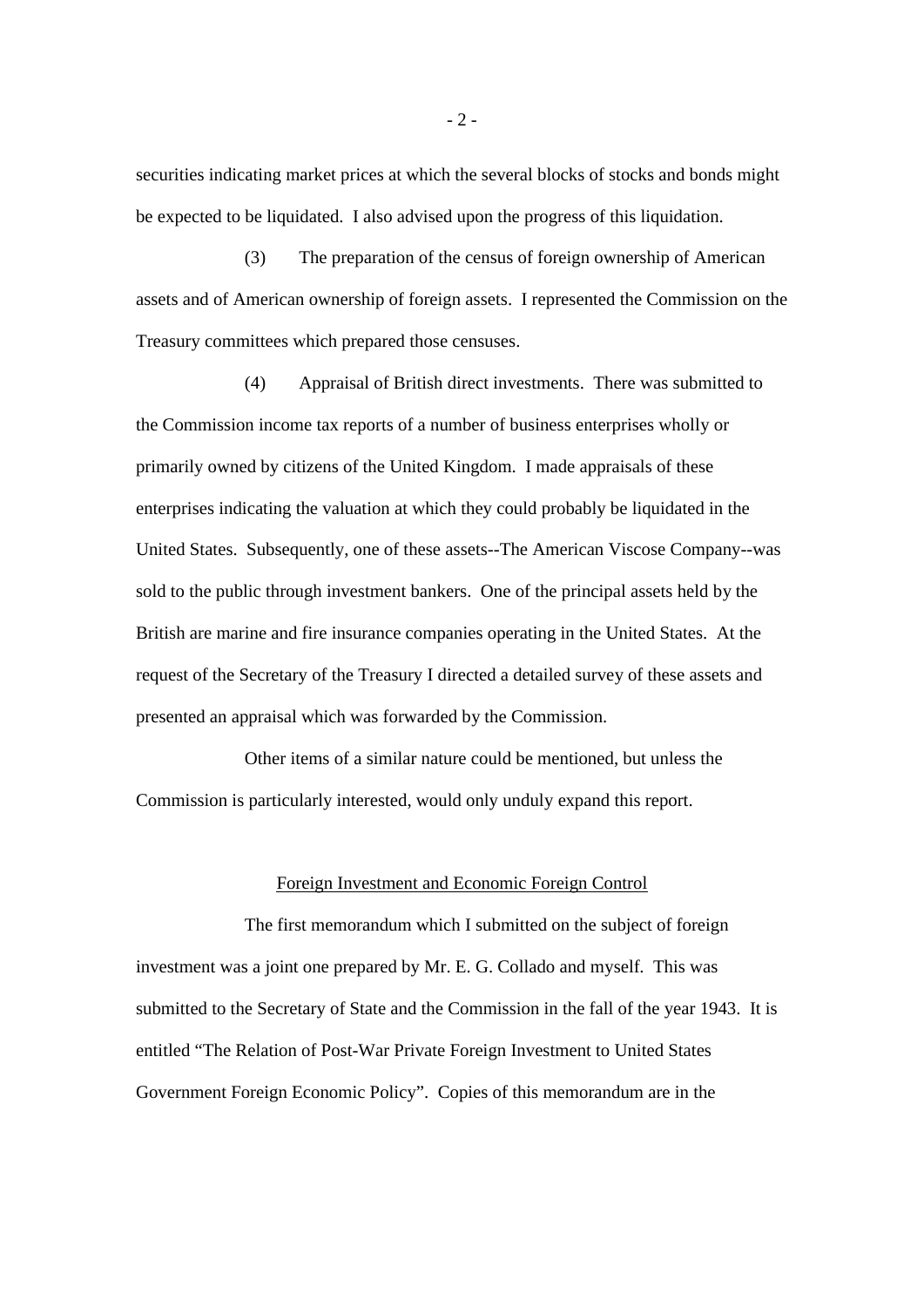possession of the Commission. This was the first discussion, to the best of my knowledge, of the problems which were to confront the government after the war, growing out of the obvious role creditor position in which the United States would find itself. Largely as a result of this memorandum a recommendation was made to the President by the Secretary of State which called for a more active program with respect to private foreign investment after the war. As a part of this program it was recommended that the authority of this Commission be considerably expanded. This recommendation was approved by the President (Franklin D. Roosevelt). To implement these recommendations, I have held conferences from time to time with representatives of the State Department, and a draft of legislation has been worked out which has had the approval of both Under-Secretaries of State. The question of submission of this legislation has not as yet been presented to the Commission as it is the subject of a committee discussion. This committee is also a consequence of the memorandum above referred to and is entitled the Foreign Investment Policy Committee, which is a subcommittee of the Executive Committee on Economic Foreign Policy. This latter is an inter-departmental committee appointed by the Secretary of State which reports through him to the President upon matters involving foreign commerical, economic and financial affairs.

As a member of the Foreign Investment Policy Committee, I have been active in the formulation of policies in these matters, not only relative to the private markets, but also as to the governments own program. The Foreign Investment Policy Committee (FIP) has considered subjects such as the joint participation of local capital in foreign investment and its effects on the interests of the United States, questions raised by

- 3 -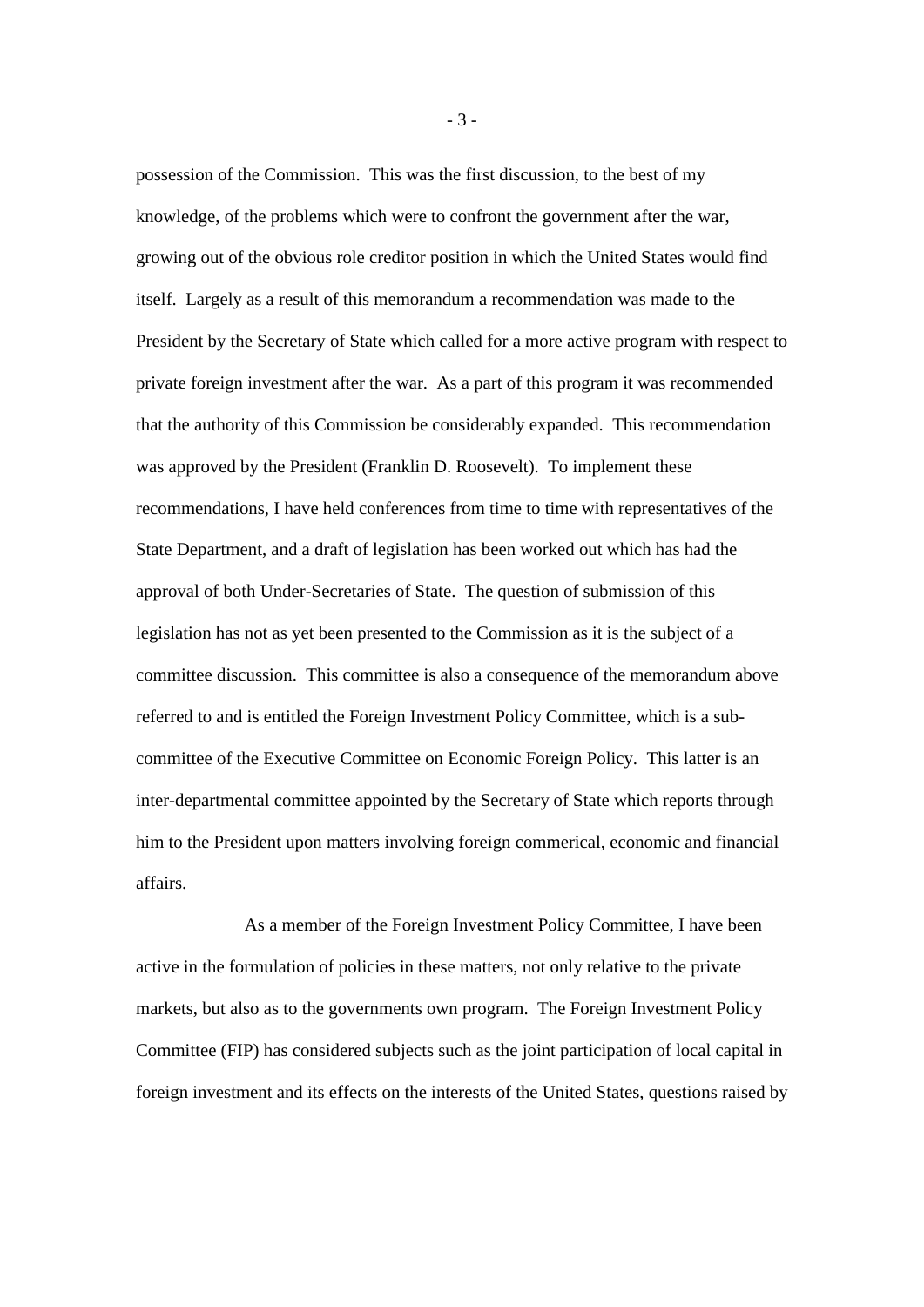government lending to foreign borrowers in default to private investors, the petition of the marine insurance industry to the Export-Import Bank, and the formulation of an overall program on public and private foreign investment which now awaits presentation to the Executive Committee (ECEFP) for action and probably publication.

I have been appointed chairman of a Sub-Committee of the FIP whose duties are primarily to consider the responsibility of the government with respect to private foreign investment. In the Sub-Committee the question as to the extension of the Commission's jurisdiction over foreign investment is being discussed and it is hoped that a proposal will be shortly ready for presentation both to the FIP and to the Commission.

Another committee of the Executive Committee upon which I represent the Commission is the Committee on Private Monopolies and Cartels. I have been a member of this Committee since 1943 and it has been a very active one. I have submitted to the Commission a survey of the first eighteen months of my participation on this Committee and subsequently have sent to the Commission copies of the Committee's minutes for its information. Other agencies represented besides State, are Treasury, Commerce, Justice and Agriculture. The principal activity of this Committee has been the drafting of the government's policy with respect to international restrictive agreements. This policy was then made the basis on which a draft of a convention was drawn up which became a part of the proposals for the expansion of world trade issued last summer by the Government. This in turn is the basis for the International Trade Organization Conference which is shortly to be convened. More recently, the Committee has been reviewing in detail the provisions of the International Trade Organization's (ITO) charter, particularly those which relate to the control of restrictive business

- 4 -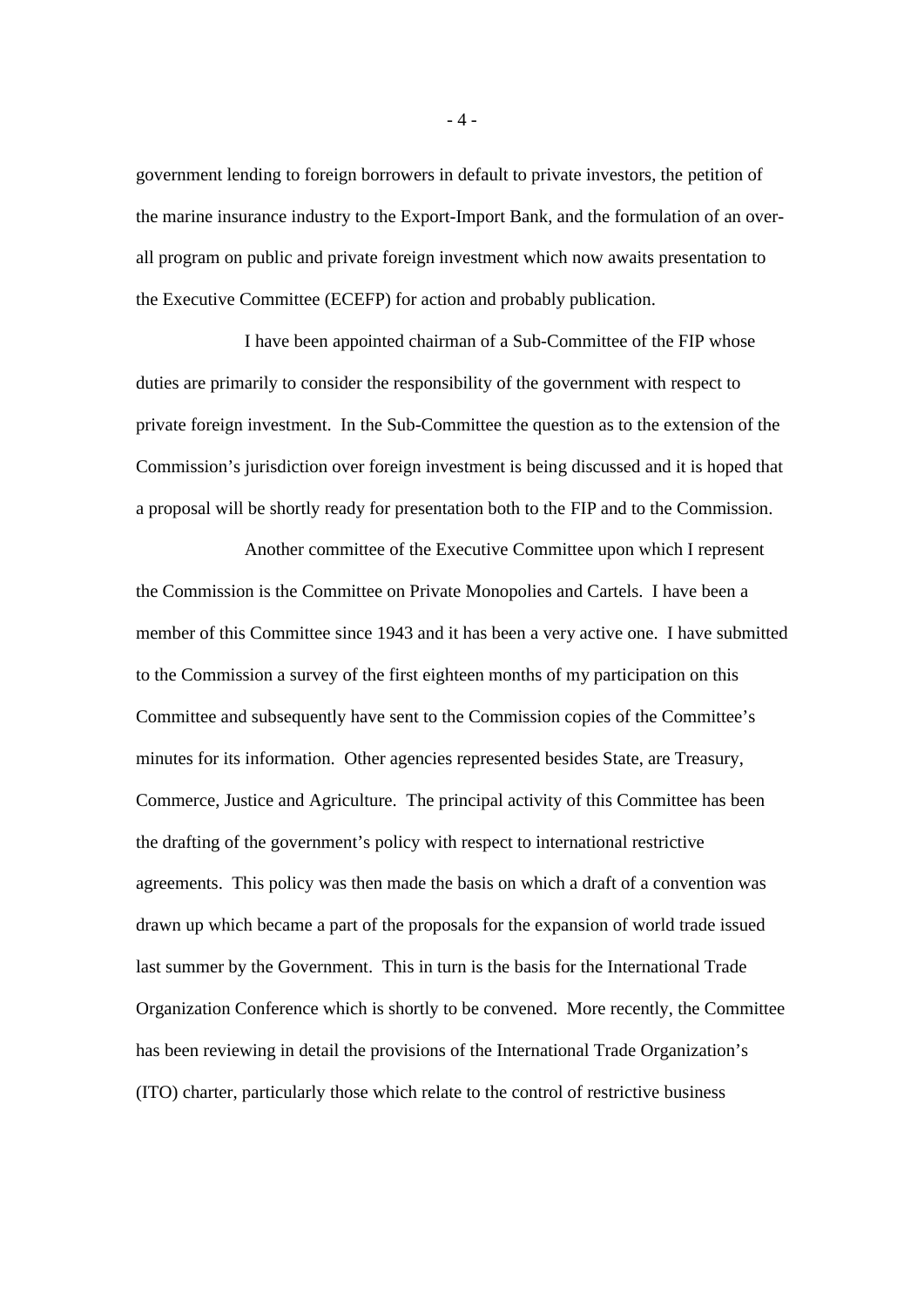agreements in international trade and other relationship of state trading nations to free enterprise economies. This Committee meets sometimes two or three times a week when it is in active session and requires a considerable amount of attention to detail as many of its sessions are of a drafting nature, and much of the discussion is of a very cogent and technical nature. The Committee has also developed suggestions in the field of commodity agreements which impinge closely on the subject of cartels. In addition to broad policy, the Committee has in the past three years, drawn up a program with respect to the post-war colonies of Germany and Japan. These programs relate to the concentration of economic power in these countries and provide the basis for drafts which were issued to the occupying forces. Other matters which were given consideration include the disposition of patents and trademarks in these countries and future legislation relating to them.

The policy of the Alien Property Custodian has also, from time to time, been submitted to this Committee, and recommendations from it have been forwarded to the President for his action. These actions relate often to the disposition of foreign-held property in the markets of the United States and the manner in which they might best be publicly offered.

It was largely because of my representation of the Commission on this Committee that a member of our staff, Mr. Raymond Vernon, was selected to participate in the survey of the Japanese Zaibatan.

I have also brought to this Committee's notice from time to time the financial ramifications involved in international cartel organizations and pointed out the necessity of control in these fields for effective regulation.

- 5 -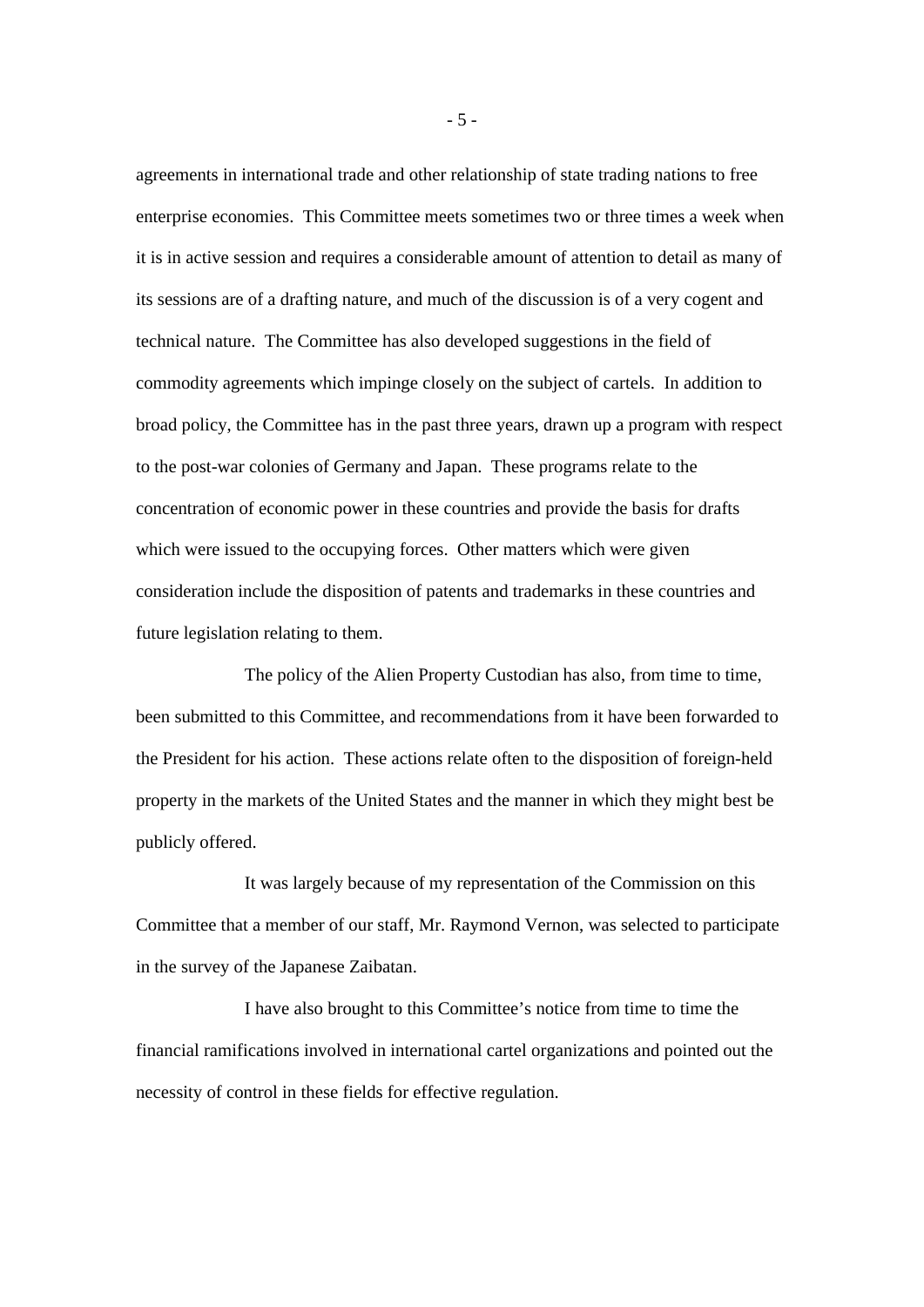## Bretton Woods

In the autumn of 1943, Harry White, Assistant Secretary of the Treasury, submitted to me a draft of a proposal for the establishment of a World Bank on Reconstruction. I presented to Mr. White and his staff several recommendations for amendment and addition to this draft, and subsequently was invited to participate on an individual basis on a technical committee of inter-departmental technicians which he was gathering to advise him on the Bank as well as the drafting of the International Monetary Fund. This technical committee held numerous meetings during the fall of 1943 and during that period and in early 1944 also met with technical representatives of the United Kingdom and subsequently with those of the USSR, France, Czechoslovakia, and certain Latin American countries. As a result of these meetings, an invitation was extended to the United Nations to a conference to be held in Bretton Woods in July 1944.

A printed draft of the International Monetary Fund was made available but the International Bank draft was not at that time officially circulated. The Secretary of the Treasury invited the Commission to name a representative to attend that conference and I was so named. I was asked to participate in a preliminary meeting held in Atlantic City to which certain of the participating countries also were asked to send technical staffs. This meeting lasted several weeks and prepared the drafts and agenda for the Bretton Woods Conference proper. My principal contribution during these meetings, as well as the subsequent Bretton Woods Conference, was devoted to the Bank and to those aspects of the Bank which related to its connections with the private capital markets in the United States and throughout the world. I always kept in mind the interests of the

- 6 -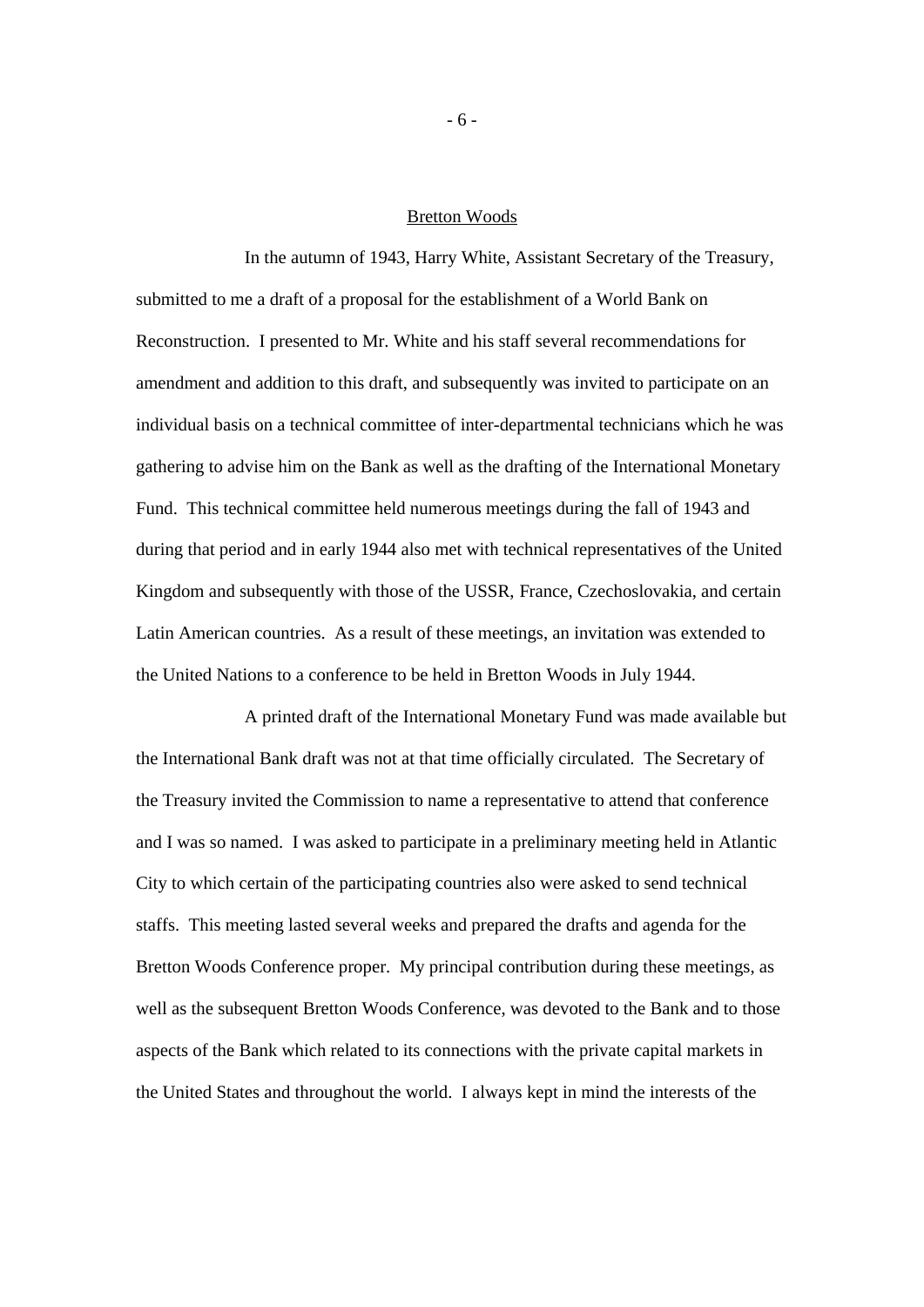investors who, I foresaw, would be the backbone of this institution and upon whose good will it would depend.

During the Bretton Woods Conference, I had occasion to represent the U.S. delegation on several committees, particularly those which were concerned with the operation of the Bank. I submitted reports in the form of letters to the Chairman of the Commission during the Conference, which will indicate the scope of my activities there and the policy positions to which I adhered. As an indication of the extent of my work perhaps I should quote the following which I received at Bretton Woods under date of July 7, 1944:

### "Dear Louchheim:

I should like to say how much I, and I am sure others, appreciate the work you and Collado have done in expediting the work on the Bank. There are various points in your draft where I shall have amendments to suggest, but you have done a grand piece of work which ought to save a wilderness of time. Thank you both very much.

## Yours sincerely,

### Keynes"

Subsequent to the Bretton Woods meeting, I also received letters from the Secretary of the Treasury and from Harry White, Assistant to the Secretary, thanking me for my work and complimenting me upon it and requesting my further cooperation in the realization of the agreements which had been worked out at Bretton Woods. Pursuant to these requests, I submitted to the Treasury from time to time suggestions for presenting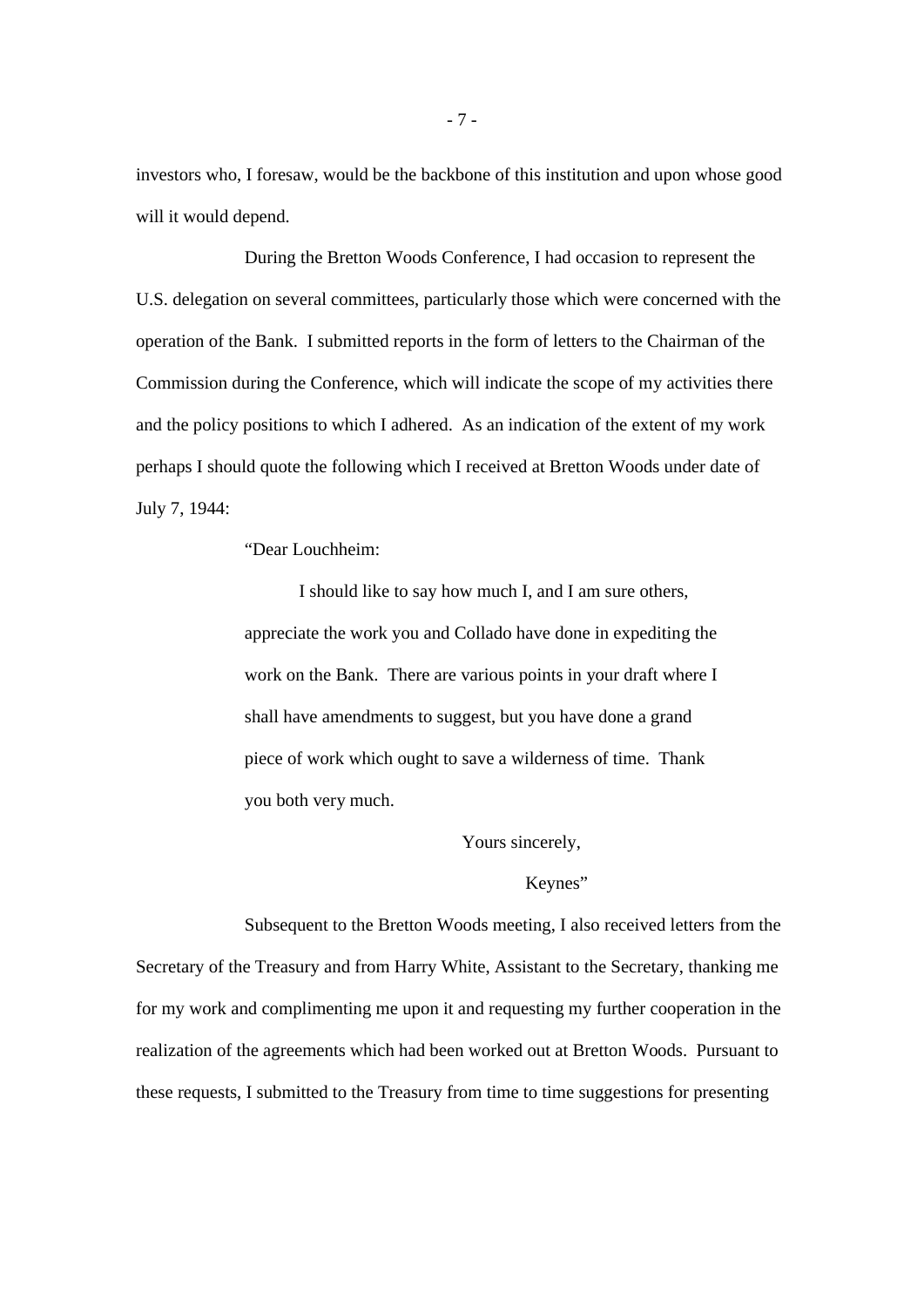the Bretton Woods program to the public. For example, I suggested that pictographic presentation be used wherever possible. These suggestions bare fruit subsequently incorporated in pamphlets which were prepared for presentation of the proposals to Congress and for public discussion.

Also, at the request of Treasury, I prepared a review of foreign investment following World War I to provide a contrast with the program of foreign investment which was contemplated in the Bretton Woods proposals. This memorandum was employed in the presentation of the Bretton Woods Agreements to the Congress. I assisted this presentation, attended the Committee's sessions and discussed matters that arose with the others who were charged with the work of obtaining congressional action upon the Agreements. This took place during the winter of 1945. Upon the invitation of the Secretary of State, I attended the formal signing of the Bretton Woods Agreements, as representing the Commission, at the State Department in December, 1945.

In the summer of 1945 after the Bretton Woods Agreements had been enacted into law, I discussed with Mr. White and his staff steps which should be taken to make the International Monetary Fund and the International Bank realities. I presented outlines for organization, and in general drew up what might be an agenda for the first meeting of the board of governors. At this time I learned that such a meeting was contemplated for the early spring of 1946.

# The National Advisory Council on International Monetary and Financial Problems (NAC)

Under the Bretton Woods Agreements Act, the NAC took over the administration of the affairs of the International Monetary and Bank. The NAC consists

- 8 -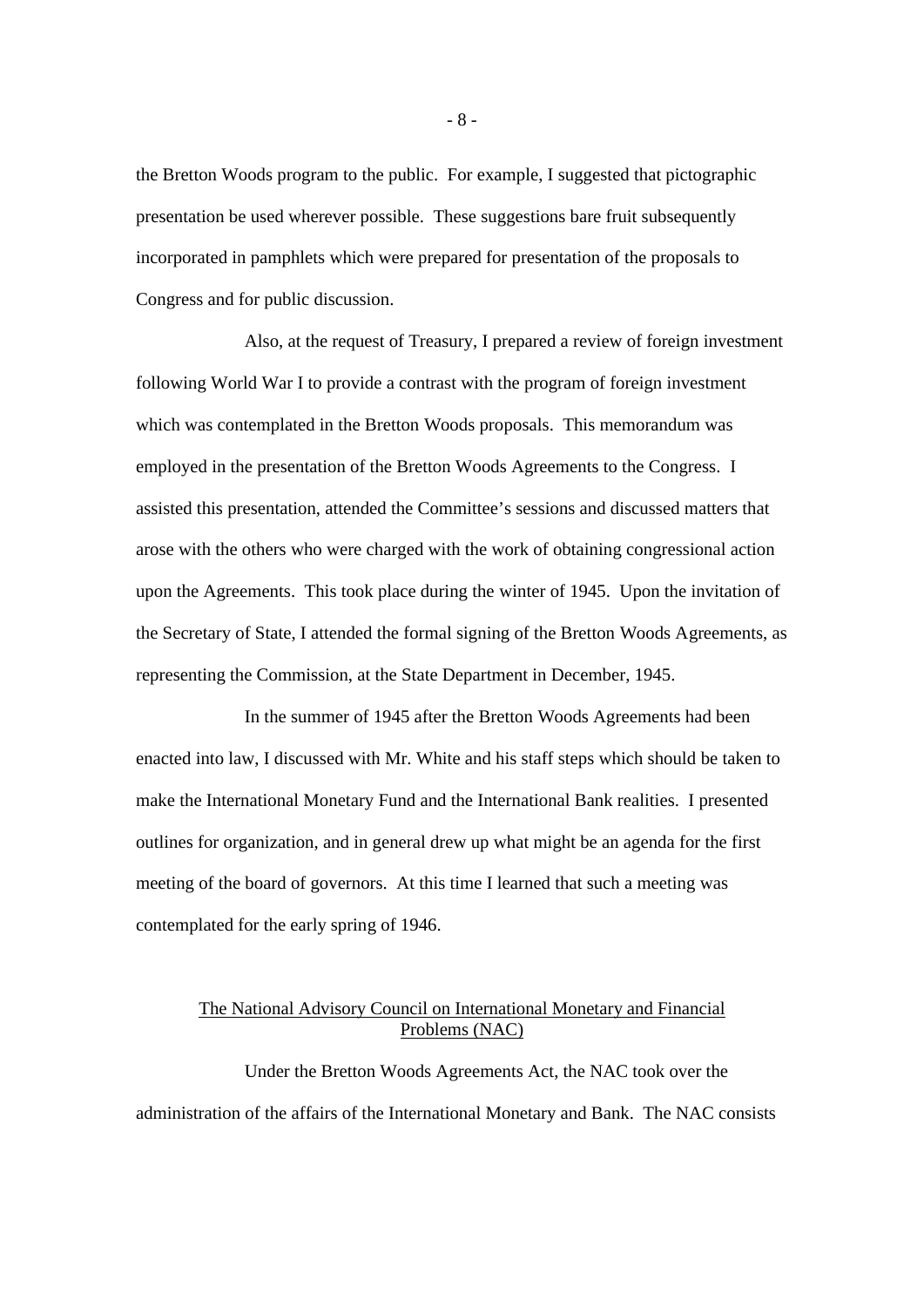of the Secretary of the Treasury as Chairman, the Secretary of State, the Secretary of Commerce, the Chairman of the Board of Governors of the Federal Reserve System, and the Chairman of the Board of the Export-Import Bank. The functions of the Council and its activities are set forth in its first report, copies of which I have previously submitted to the Commission.

The Council set up a permanent Staff Committee drawn from the agencies represented on it plus a member of this Commission. I was invited to participate on this Committee which does the preparatory work for the Council and processes all matters which come before it.

The Council also set up a Technical Committee which was charged with the preliminary arrangements for the first meeting of the Board of Governors of the World Fund and Bank and for the preparation of the organization and by-laws of these institutions. As a previous member of the technical group and a member of the Bretton Woods delegation, I was requested to participate in this committee also. I prepared drafts of by-laws and drafts of agenda which were incorporated in the final documents used in the Savannah meeting of the Board of Governors. The Technical Committee had meetings frequently during January and February of 1946, and finally came out with proposed by-laws and rules for the World Fund and Bank and agenda for the meetings of the Board. These documents were then distributed to the other nations who were invited to attend preliminary meetings in Washington and to submit their amendments to them. As a result of these meetings a consistent program was prepared for the first meetings of the Board of Governors which was held in Savannah (Wilmington Island), Georgia in March 1946.

- 9 -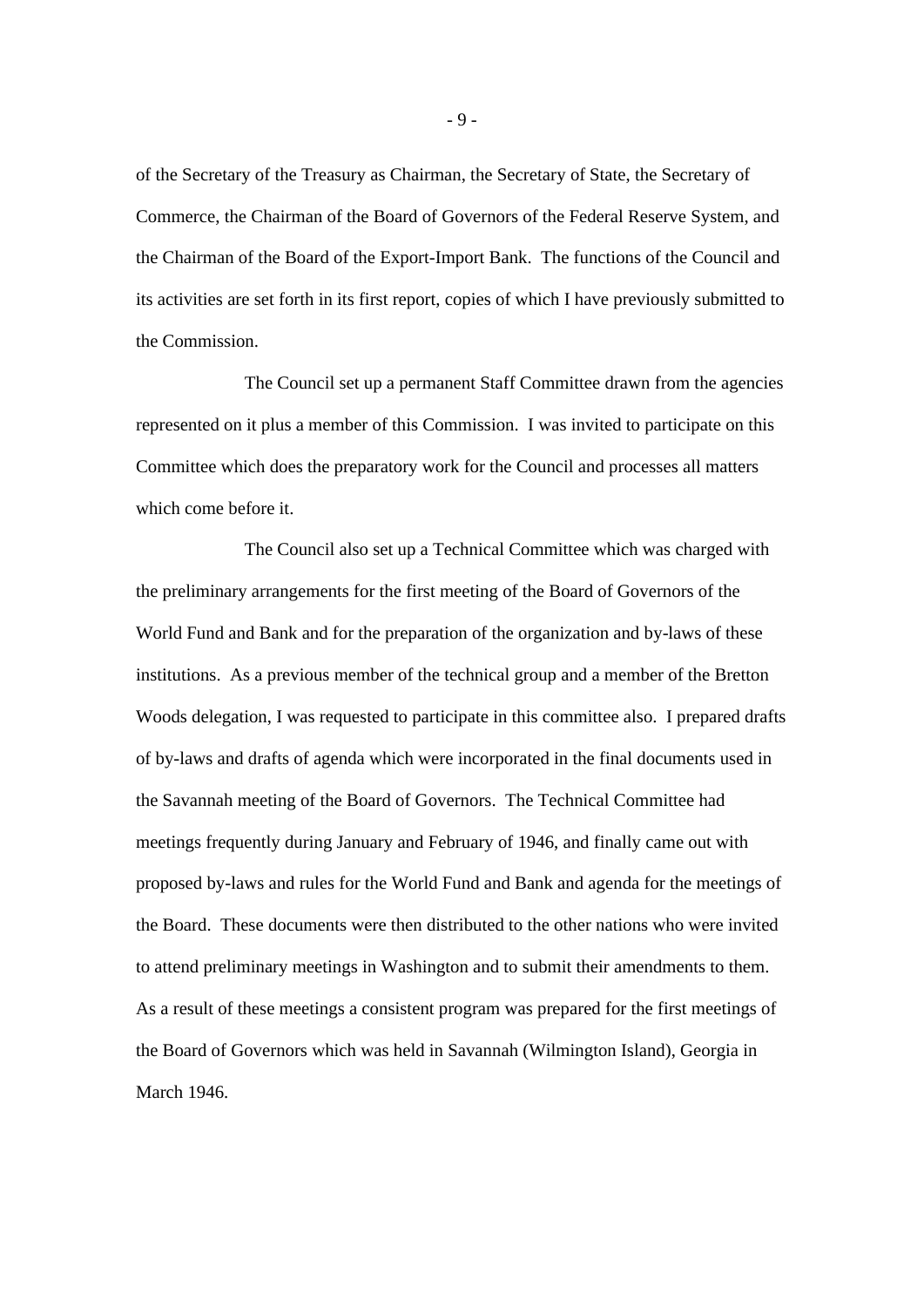Upon the authorization of the Commission, I attended this conference as an Adviser to the U.S. Delegation. I was assigned to assist in representing the U.S. on the By-Laws Committee. At this Conference I took occasion to discuss with representatives of several foreign countries the registration aspects of foreign investment. My notes of the Savannah Conference and of these conversations are incorporated in a memorandum which was forwarded to the Commission April 4, 1946.

Also at the beginning of 1946, the work was started on the marketing of the bonds of the International Bank. For this purpose two sub-committees were set up under the National Advisory Council, on which I was represented and on one of which I was named as chairman. This latter committee had charge of the making of the bonds of the Bank eligible for investment by insurance companies, savings banks and trustees. Under my chairmanship, the committee made a two-day trip to New York City and held meetings at the Commission's offices there. These meetings were attended by representatives of insurance companies, by representatives of savings banks and trustees and by commercial bank officers. The discussion concerned the plans of the Bank, kinds of bonds to be issued, the probable attitudes of institutional investors with respect to such bonds, and steps which would need to be taken by state authorities to make the bonds eligible for institutional investment. At the request of the institutional investors, a quasi prospectus was drawn up by this committee covering the Bank, which included the kind of information which investors would wish to have in the consideration of its bond issues. Copies of this prospectus have been forwarded to the Commission heretofore. Similar meetings were also held in Boston which were attended not only by representatives of insurance companies and savings banks, but also by the state commissioners there. The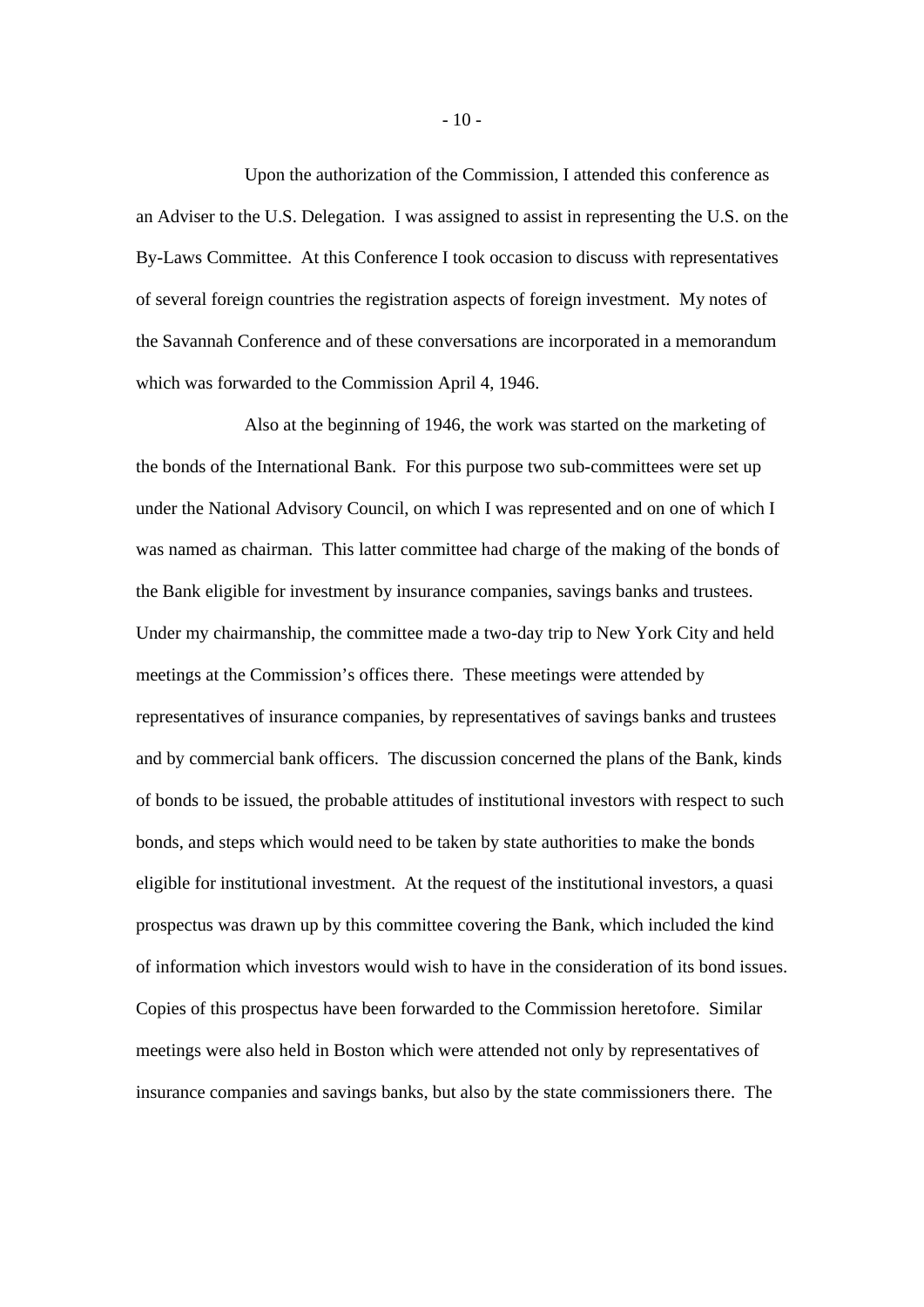committee also held meetings in Washington with representatives of investment bankers and also was in active communication with committees established for this purpose by the Investment Bankers Association and with representatives of the National Association of Securities Dealers. It has had conversations with officers of the New York Stock Exchange relative to the eventual listing of the Bank's bonds thereon. As a result of the committee's activities, an amendment was submitted and adopted by the New York State Legislature, and signed by the Governor, which made the bonds to be issued or guaranteed by the International Bank eligible investments for savings banks and trust accounts. The committee submitted several reports to the National Advisory Council, and upon the completion of its mission, adjourned.

The other sub-committee on marketing of which I was a member, also held some meetings relative to commercial bank participation in the distribution of the Bank's bonds. At these meetings question arose respecting the eventual registration of these bonds with the Commission and as to the participation of commercial banks as underwriters and distributors in them. The matter of registration had already been taken up with the Commission at my behest and a memorandum prepared thereon by the Commission's Solicitor. The Commission's deliberation indicated that it was the congressional intention that these bonds be registered under the Securities Acts. Subsequent questions as to liability of brokers, dealers and banks under the Securities Act was raised but has not as yet been definitively answered. This question will again be presented to the Commission in the near future, I believe.

The National Advisory Council Staff Committee holds sessions at least once a week and usually twice a week. These sessions usually consume at least half a

- 11 -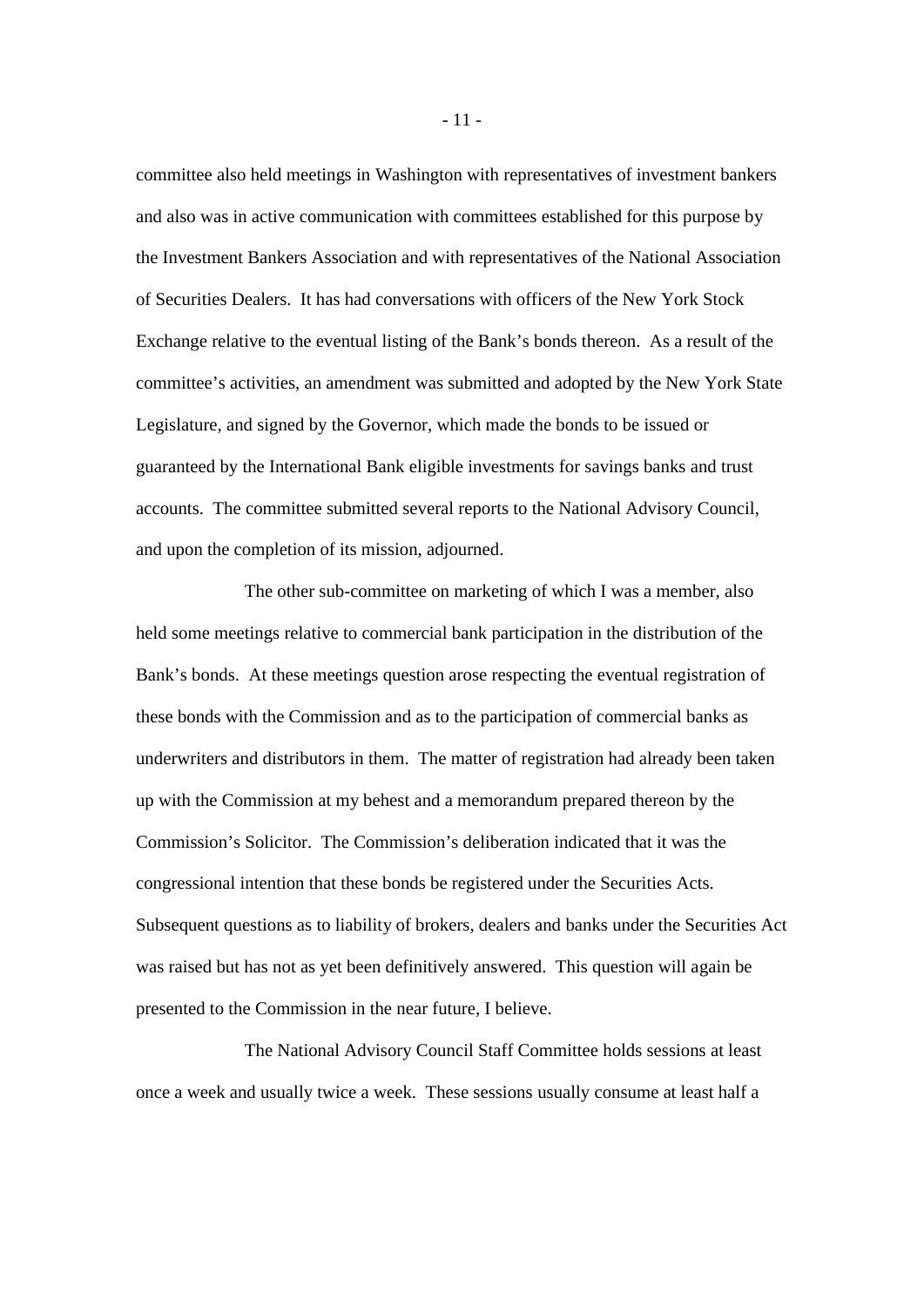day and sometimes the entire day. Every question which is presented to the Council relative to foreign investment is given prior consideration in the Staff Committee which then prepares recommendations for the Council's action. The matters to which the Staff Committee's attention is directed have been so many and varied that it would be difficult to enumerate them within the compass of this report. Every action taken by the Export-Import Bank if first presented to this Committee. Upon requestof the Commission, I can forward a copy of the Committee's minutes which would be the best detailed indication of the range of the subject matter considered by it. The reports of the NAC itself however will present an adequate summary of the matters considered.

In the deliberations of the Staff Committee I, as representing the Commission, have held forth primarily the interest of public investors in the United States and the relationships of the government to the private banking institutions. I have had occasion to submit to the NAC several memoranda on several aspects of these problems such as methods which might be employed by the Export-Import Bank and eventually the International Bank to avoid undue competition with private banking institutions. One of the methods outlined in this memorandum related to an adaptation of the competitive bidding procedure favored by the Commission in connection with public utility offerings. Copies of these memoranda have been forwarded to the Commission from time to time.

The Staff Committee's attention is now also being asked with respect to the activities of the International Monetary Fund and Bank, the loan policies which are pursued and the relationship of these institutions to U.S. Government and its financial agencies, as well as to the private capital markets. The NAC has a particular importance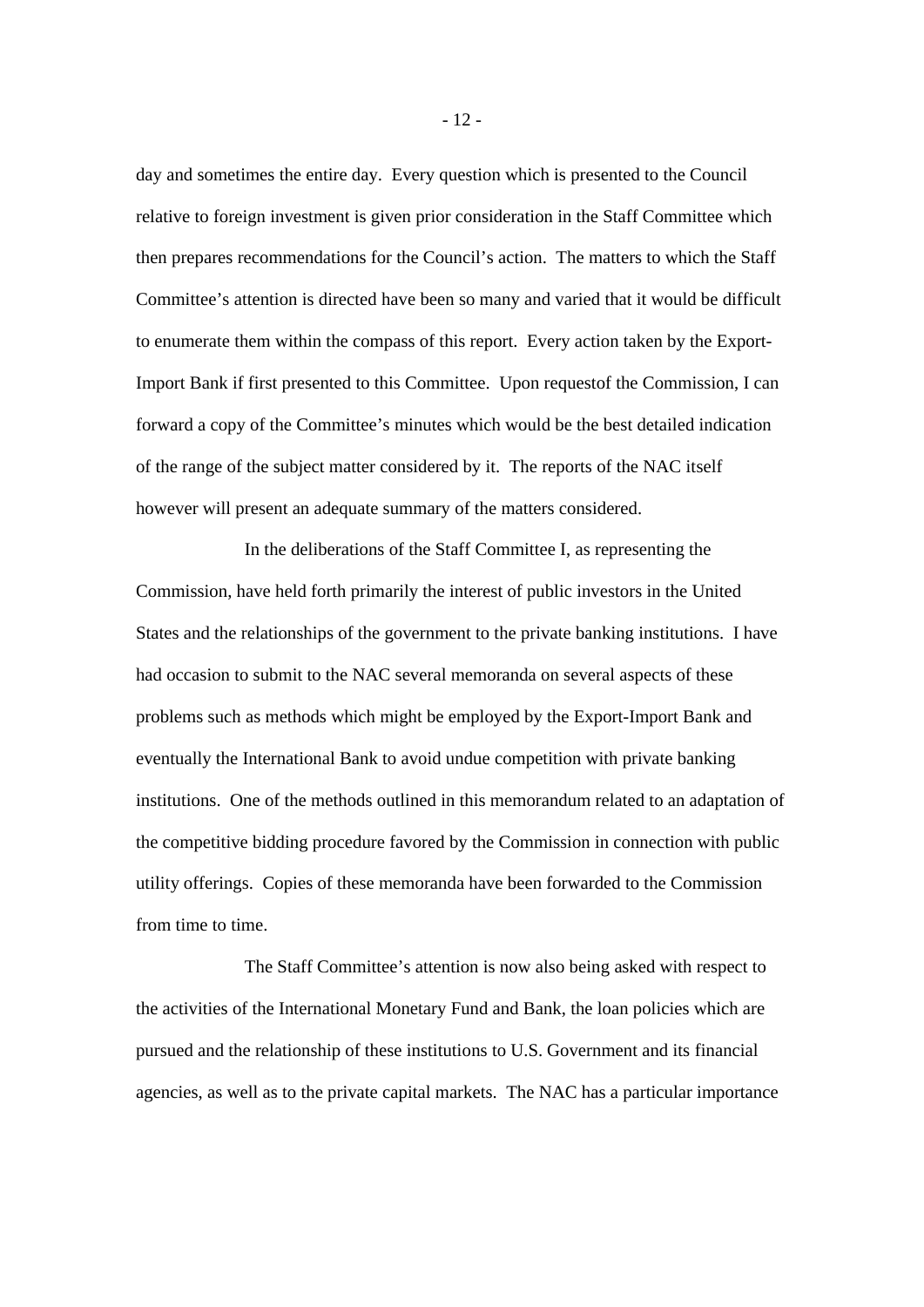with respect to the Bank and the Fund in view of the provisions of the Bretton Woods Agreements Act, and the fact that most of the financing by the Bank will probably take place in the U.S. markets for sometime to come.

Ancillary to the work of the National Advisory Council was the consideration of the loan application of the French Government. I was invited to participate in the discussions on this application and submitted several recommendations in the course of them. I was particularly interested in these discussions as they brought out the extent and kind of information which applicants for credit are prepared to submit to the U.S. Government. It occurs to me that the information so adduced might provide a guidance for the Commission as to the type and amount of information which it might reasonably prescribe in connection with offerings of foreign bonds to the public. It may be said that the information which our government asked was far more extensive than that required under Schedule B of the Securities Act.

Also part of the NAC Staff Committee's work is relegated to working groups which consider the particulars of loan applications. We have contributed to these working groups by submitting documents on the debt history and status of applicant countries and analyses of the capital markets' attitude with respect to their credit. For the first kind of contribution I have drawn upon the services of the Research Sub-Division of the Trading and Exchange Division under Mr. Irwin Friend, and for the second part, I have personally made inquiries in the New York financial community among my connections. However, because of the shortage of time and the pressure of duties I have been unable heretofore to participate in these working group deliberations to the extent that I consider desirable.

- 13 -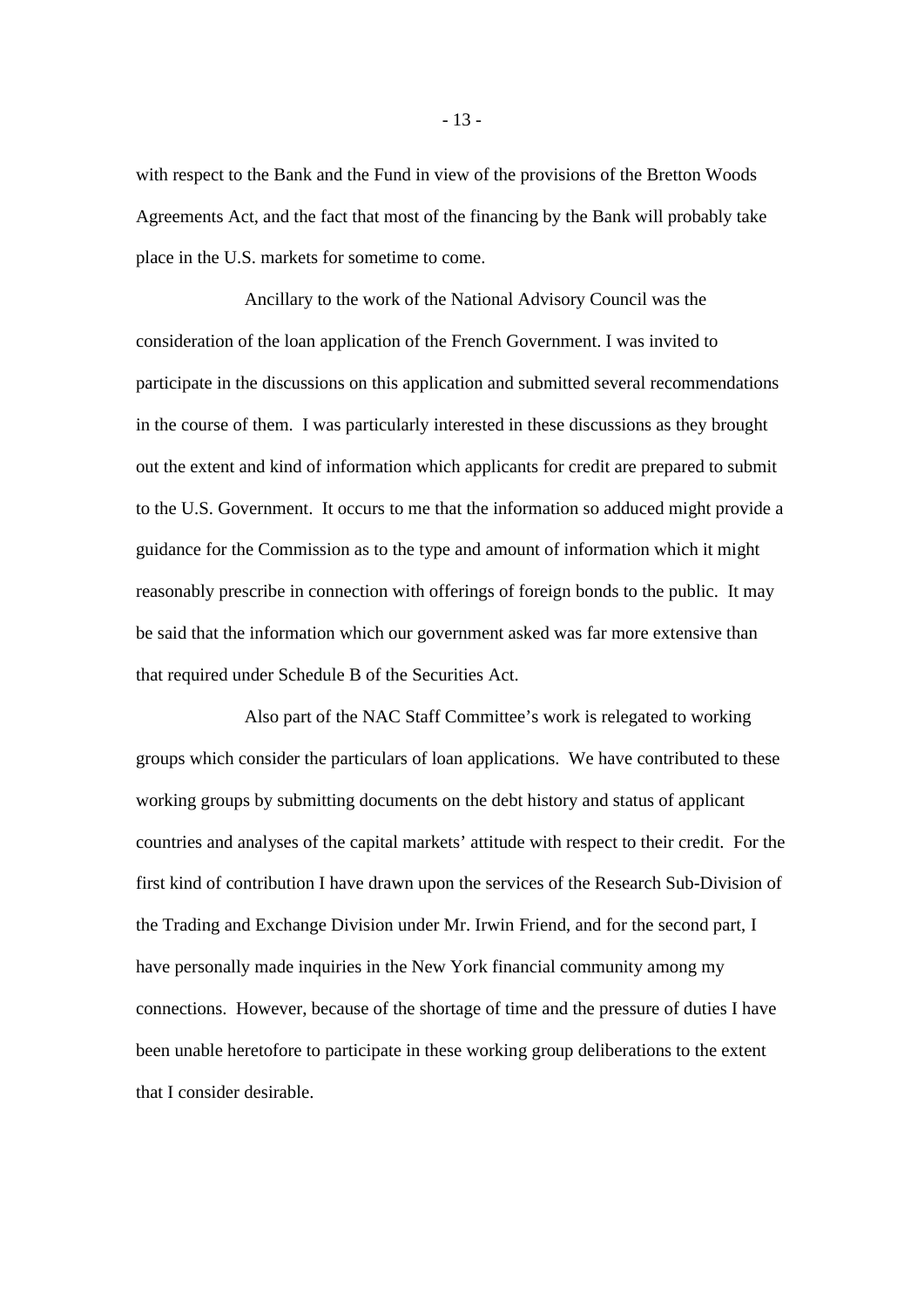## International Research

Under the direction of the Budget Bureau there has recently been formed a Federal Committee on International Statistics. I was invited to participate in the formation of this Committee and was subsequently named by the Commission as one of its representatives thereon--Mr. Friend being designated as another. The function of the Committee will be in part to advise the U.S. representative on the Economic and Social Council on research matters involving international trade and investment. The Committee is relatively new and has not developed a substantial program. At the request of the Bureau of the Budget, however, we have submitted a statement as to the contribution which the Commission might make to its work. This was incorporated in a letter forwarded in July 1946.

One of the principal contributions which I believe the Commission can make to the work of this Committee (as well as to the International Bank and to the National Advisory Council) is a survey of the principal foreign capital markets to which I alluded in my verbal discussion with the Commission last week. The undertaking of this project, however, will require additional manpower, and I shall refer to it in my recommendations below.

### The Problem of Looted Securities

Even before the German occupation in Europe, this government, in collaboration with other friendly governments, was prepared to avoid the confiscation of property, particularly movable assets such as securities. Arrangements had in fact been

- 14 -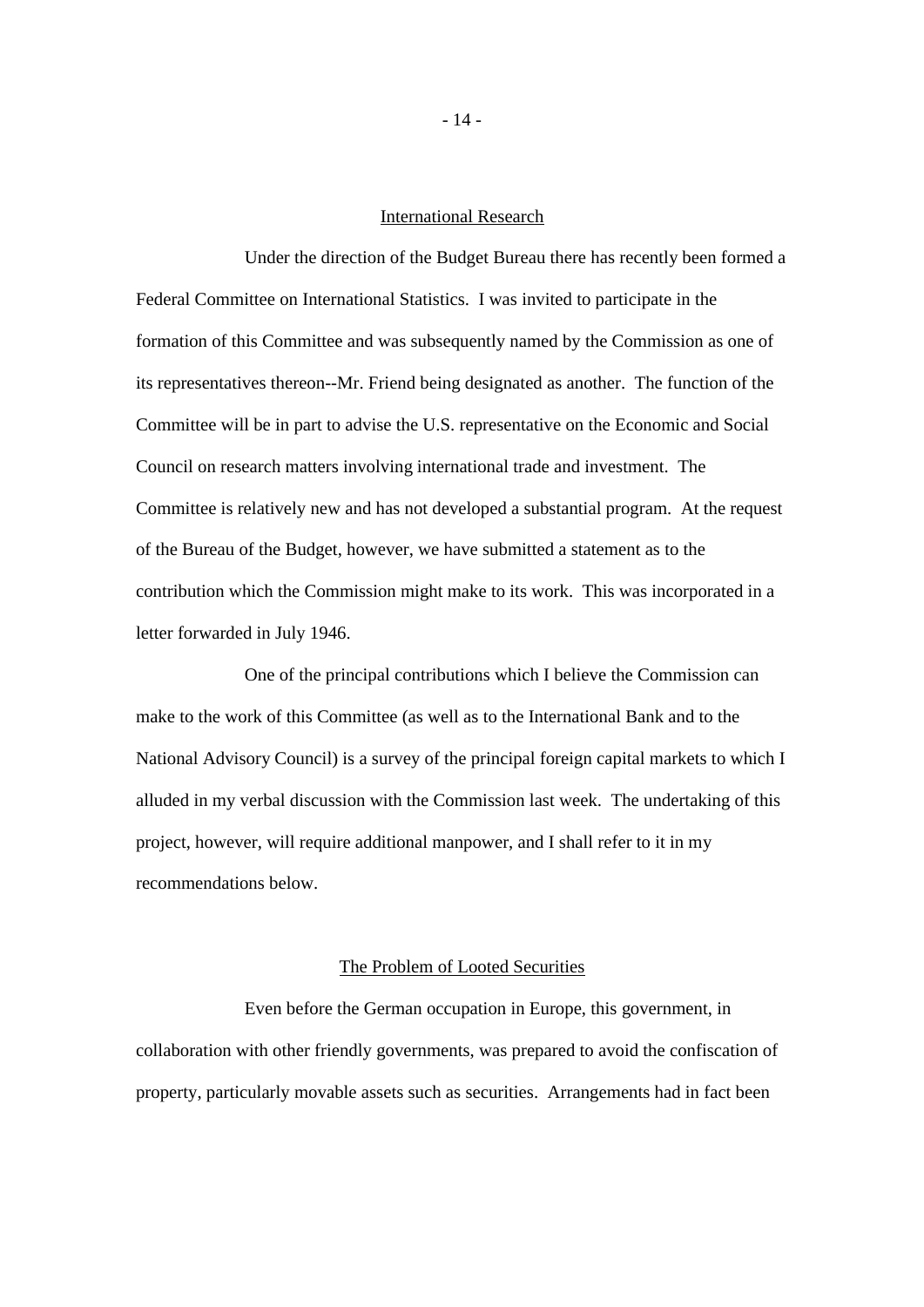made in the European country which was the principal holder of American securities--to wit, the Netherlands, for the complete destruction of American issued securities in case of occupation. However, due to the unfortunate circumstance that the man who had possession of the keys to the vault in which the securities were located had fled to London, these plans were never carried out. It is known that the Nazis came into possession of large amounts of securities of U.S. issue in Holland, France, Germany, Belgium and elsewhere. These securities have also, it is known, had safe haven in countries such as Switzerland, Sweden, Portugal and the Argentine.

This problem, which has been known as the safe haven problem, involves gold and silver as well as securities, has been the subject of inter-departmental discussions in Washington for several years. Negotiations also have been undertaken with some of the countries involved such as Switzerland. It is the consensus of opinion, however, that only partially satisfactory solutions have been reached. I have participated in these discussions and several years ago prepared a rather lengthy memorandum setting forth my understanding and information on the subject and proposing a solution. This memorandum was made available to Mr. Louchlin Currie prior to his trip to Switzerland and more recently to Mr. Randolph Paul, who was appointed adviser to the President for the purpose of conducting discussions with the Swiss on the subject. Copies of this memorandum could be made available to those Commissioners who would be interested. I also had prepared a memorandum setting forth difficulties which the Commission had encountered during its more than ten years of activities from the laws and practices of the Swiss Government and its bankers. These difficulties related to all of the statutes administered by the Commission, and we pointed out specific instances which the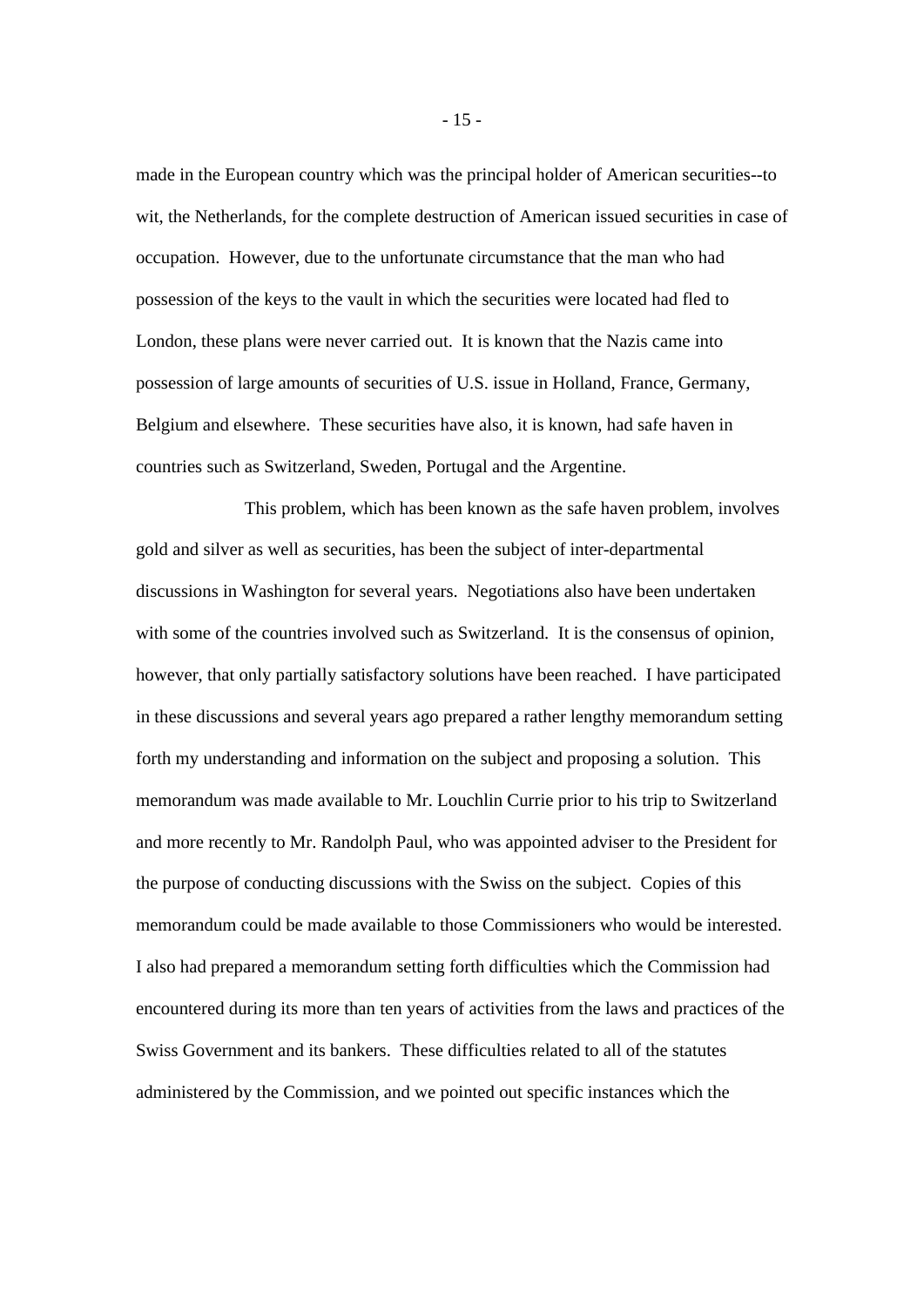negotiators could use as arguments for the relaxation and amendment of these laws and practices. It is hoped that in the future a more amenable attitude will be taken toward the Commission's interests by the Swiss authorities.

Conferences and discussions relative to the looted securities and safe haven problems are continuing, and the subject will become even more important when the Foreign Funds Contols have been finally lifted. This would, without other action, enable the relaxation of looted securities in the U.S. markets. It may well be that the Commission will be called upon to formulate or advise as to what measures could be taken to prevent such relaxation through persons subject to its jurisdiction.

### Suspended Axis Bonds

On the day following the attack on Pearl Harbor, the New York Stock Exchange suspended dealings in Japanese bonds. Later that day the dealings in German and Italian bonds were also suspended. This Exchange, as well as other Exchanges, felt that this was a temporary condition and asked the Commission's permission to reinstate dealings. This matter was referred to me and I discussed it with the General Counsel of the Treasury Department and through him with the Secretary of the Treasury. We felt unanimously that it would be a mistake to permit dealings in enemy bonds. We advised the Stock Exchanges of this opinion and also informally requested the brokers and dealers association to elicit the cooperation of their members to prevent transactions in the over-the-counter markets in such bonds. At first it was necessary to permit private trades which were made in order to establish tax losses. However, the Bureau of Internal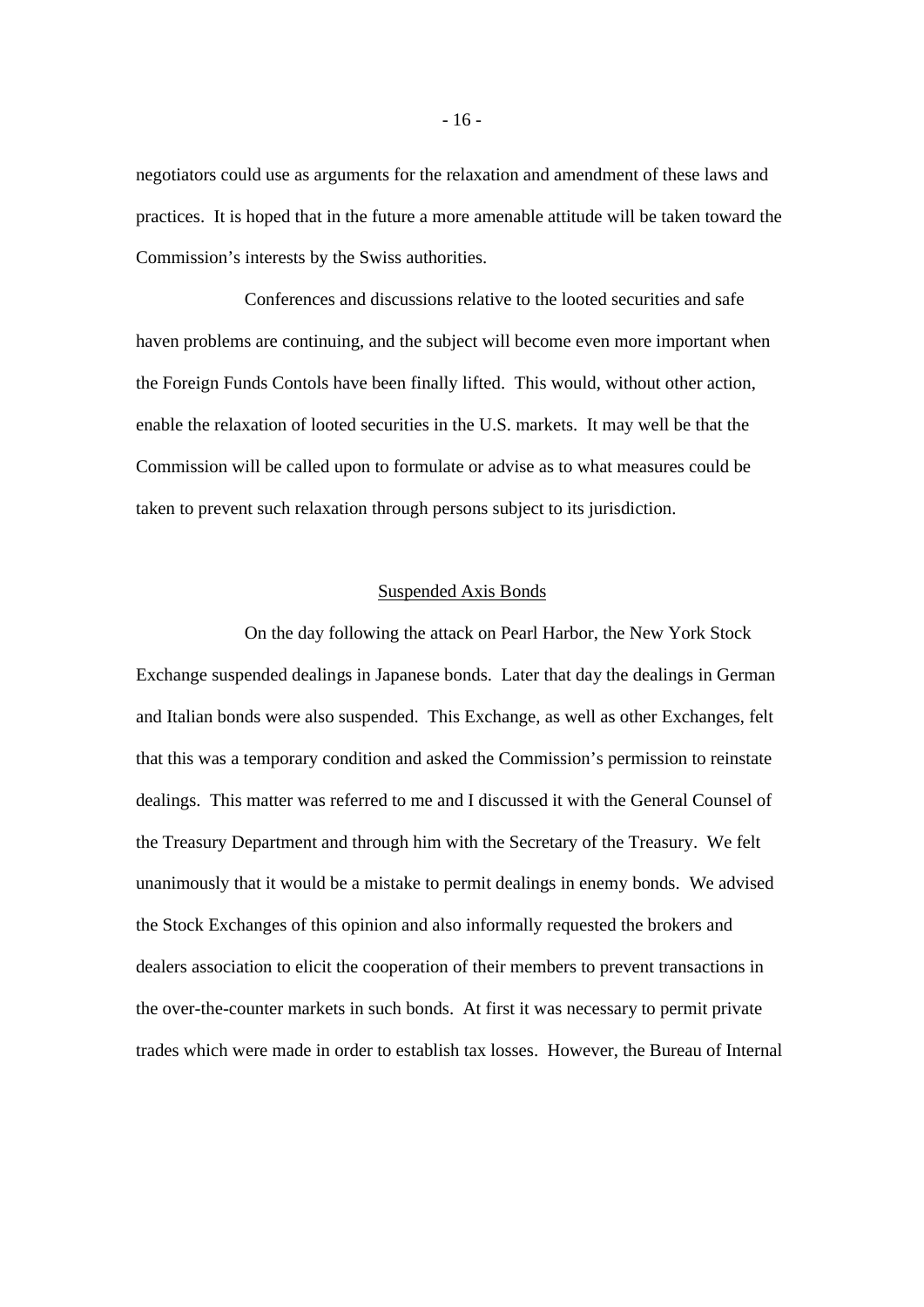Revenue cooperated with us and ruled that Axis bonds could be entirely written off for purposes of establishing a loss without the necessity of a sale.

Cooperation of brokers and dealers has been very gratifying. This seems to indicate that the Commission has a control over the over-the-counter markets which it had not before anticipated. The only break in this situation has been the rather urgent request of a few of the dealers in New York who are primarily interested in foreign bonds. They have urged that the "ban" be lifted with respect to Italian securities in view of the present peace negotiations. Also, the New York Stock Exchange has inquired as to whether permission would be granted for readmission of these bonds to dealing. I had, during the past few years, numerous occasions to discuss this question with representatives of the State and Treasury Departments. It has been the unanimous opinion that to alter the present status would be a grave mistake. This opinion has been reported to the Commission from time to time which has supported this conclusion. The most recent of such conferences was held in June this year with State and Treasury representatives at which it was agreed that no further consideration would be given to the changing of the present status with respect to any securities of German, Japanese or Italian issue until peace treaties had actually been signed. It was then agreed that at the time of the signing of the peace treaties, consideration would be given as to what further steps should be taken.

The matter has again been brought to the Commission's attention by the New York Stock Exchange, and I have advised the Exchange of the position of the three interested agencies in the matter.

- 17 -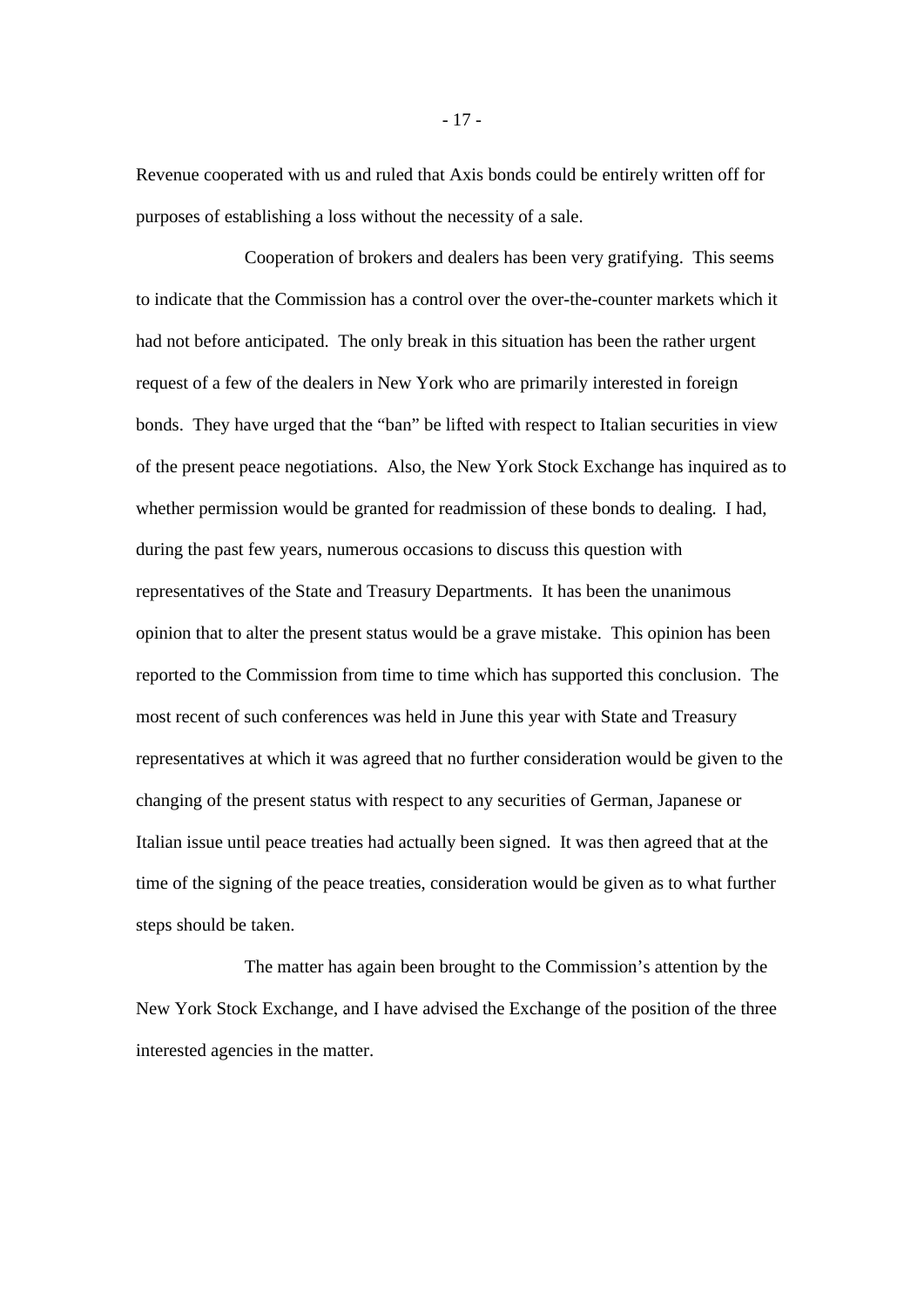#### Registration of Foreign Government and Private Offerings

I have construed my duties with respect to registrations which come before the Commission to be that of a liaison officer between the Commission and other departments which might be interested in the foreign aspects of a new issue. I have therefore worked out an arrangement with Mr. Bane, the Director of the Corporation Finance Division, by which I am advised of all filings on behalf of a foreign issuer whether government or private, and also of conversations which take place looking towards such filings, I have from time to time received information on the actual filings. This arrangement is of an informal nature, and as the foreign financing in the private capital markets increases as it no doubt will, it may be well to establish a more formal procedure to assure the orderly processing of foreign registrations.

Besides the work of clearing the registrations with other agencies interested, the operation of the National Advisory Council requires that it be advised of any plans which agencies represented on it might know of foreign financing in the American markets. I have advised the Commission and Mr. Bane of the request of the NAC for such information and have forwarded to the Council particulars which I feel would be of interest to it. I have also personally taken to interested departments such as State, Civil Aeronautics Board and Office of Metals Reserve prospectuses which have been forwarded to me prior to action by the Commission. I find that these departments are frequently very helpful in either confirming or suggesting amendments and additions to the registration material. However, due to shortage of manpower, I have not been able to give these registration matters the attention which they deserve, but hope to be in a position to correct this. The Commission, I know, appreciates that the efficient

- 18 -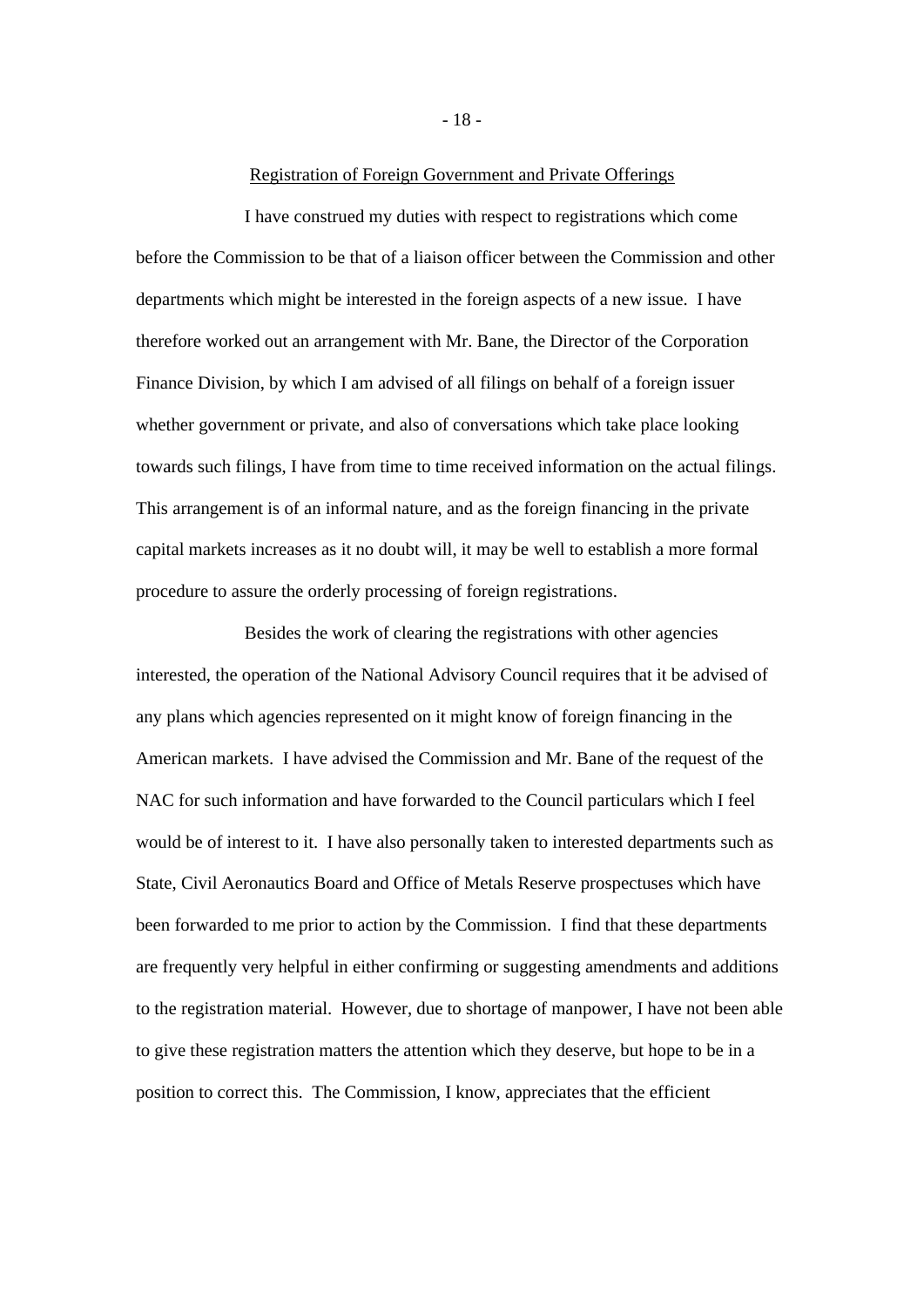functioning of the processing of foreign registrations is of the utmost importance both to the Commission and the other interested government departments.

### International Bank and the SEC

In addition to my activities in connection with the International Bank, I have had direct contact with the Executive Directors of the Bank and members of its administration. At their request I have prepared several memoranda covering matters in which they are interested primarily with relation to the marketing of its bonds and its connections with the investment banking community. I have submitted an outline to the Bank of the kind of organization which it should have for these purposes. I have also given the Bank a discussion of the problems which it will meet in connection with the U.S. securities laws and particularly the Securities Act of 1933 and the Securities Exchange Act of 1934. I have presented a written discussion to the Bank on probable rates of interest and other terms which might be available for its early financing. In recent weeks, at the request of the President and General Counsel of the Bank, as well as the U.S. Executive Director, I have entered into discussions with the staff of the Bank on some of the matters within the Commission's field of authority. As I advised the Chairman of the Commission, the Bank would like to start discussions on the substance of the registration which will be required. I have also advised Mr. Bane of this request and hope that he will be in a position to begin these discussions at an early date.

Also, I might mention the matter of open market operation which the Bank will wish to undertake in support of securities which it will issue. These operations might well involve a reconsideration of the Commission's rules on stabilization under Section